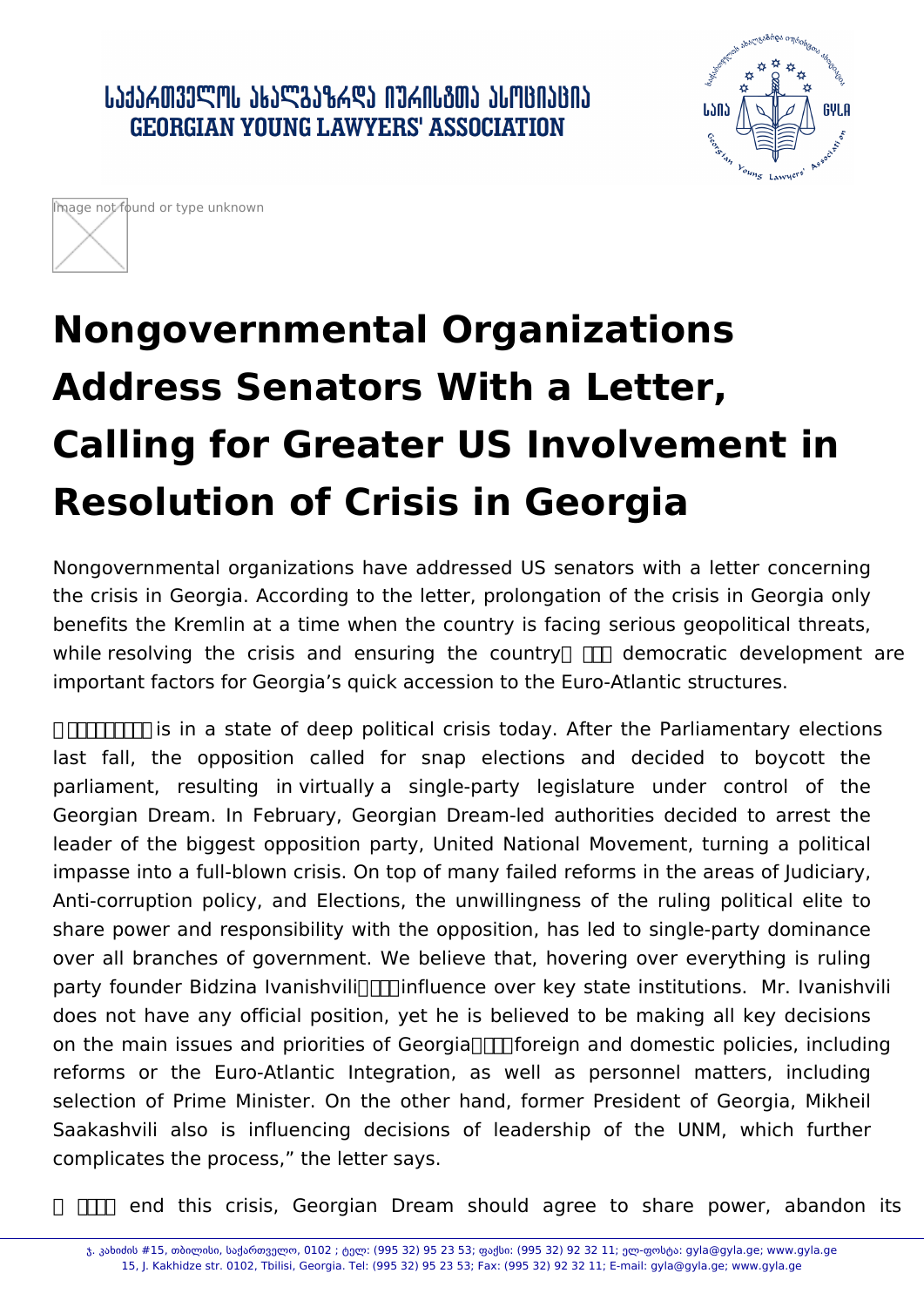## ᲡᲐᲥᲐᲠᲗᲕᲔᲚᲝᲡ ᲐᲮᲐᲚᲒᲐᲖᲠᲓᲐ ᲘᲣᲠᲘᲡᲒᲗᲐ ᲐᲡᲝᲪᲘᲐᲪᲘᲐ **GEORGIAN YOUNG LAWYERS' ASSOCIATION**



undemocratic practices, including by politically motivated investigations, and undertake commitments to implement specific urgent reforms, a says the letter addressed to Senator Jeanne Shaheen, Chairwoman of the Senate Foreign Relations Committee  $\Box$  Subcommittee On Europe And Regional Security Cooperation, and Senator Ron Johnson.

Stating their gratitude for the 23 March hearing on Georgia in the Senate and, generally, for the years-long support for democracy-building in Georgia, members of Georgian civil society are asking for the US Senators  $\Box$  assistance in the achievement of the following goals:

1. Increase US engagement in supporting EU efforts to mediate a solution to the current crisis. Make clear that the status quo  $\Box$  $\Box$  $\Box$  a single-party parliament  $\Box$  is incompatible with membership in the Euro-Atlantic community.

2. Deescalate the crisis by releasing the defendants and terminating cases (Nika Melia, Giorgi Rurua), which, on subsequent stages, shall be adjudicated by a reformed judiciary.

3. Push for judicial and electoral reform. Opposition consent should be required when appointing supreme court judges or non-judge members of the High Council of Justice, members of the Central Election Commission, including the Chairperson. Both, the Parliamentary and the Municipal Elections must be held through a Proportional System with a near-natural threshold. This systemic change should start during the 2021 Spring sessions.

4. Encourage power-sharing within various institutions, including the Parliament. Opposition consent should be required when confirming the General Auditor and the Prosecutor General.

5. Once the ruling party makes these commitments to the Georgian people and the international partners, the opposition must take up the parliamentary seats won in the 2020 elections, engage in institutionalized politics and participate in both the development and the implementation of the reforms described above.

The organizations which have signed the letter (Transparency International Georgia, the Georgian Young Lawyers  $\Box$  Association, the International Society for Fair Elections and Democracy, the Open Society Georgia Foundation, and Liberal Academy Tbilisi)